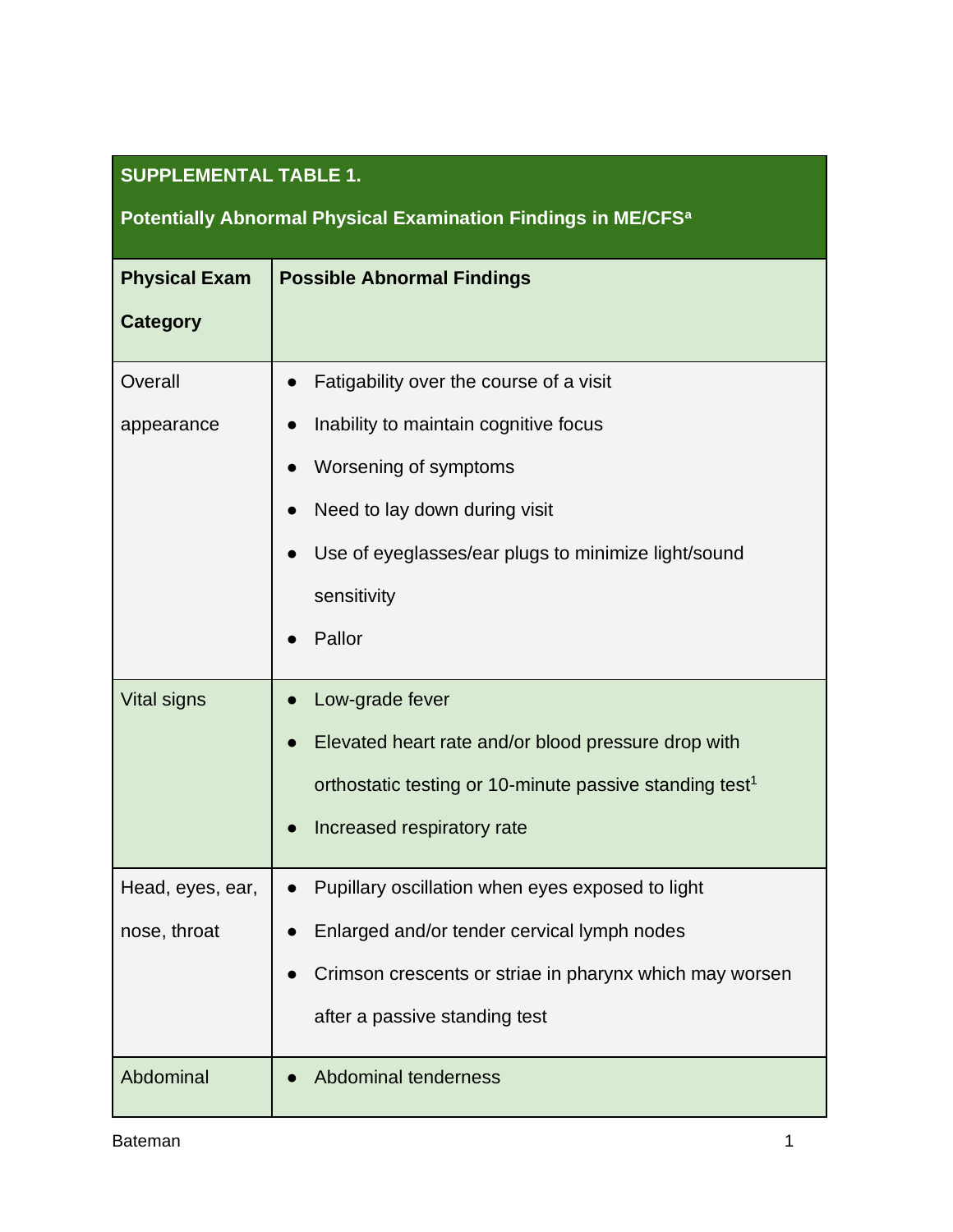| Musculoskeletal                        | Multiple tender joints without redness, warmth, or swelling<br><b>Tender muscles</b>                                                                                                                                  |
|----------------------------------------|-----------------------------------------------------------------------------------------------------------------------------------------------------------------------------------------------------------------------|
| <b>Extremities</b>                     | Cold hands and feet<br>Axillary lymphadenopathy                                                                                                                                                                       |
| Neurologic                             | Allodynia/hyperalgesia<br>Reduced pinprick/thermal/vibratory sensation<br>Confusion<br>Difficulty asking/answering questions, concentrating and<br>performing multiple, simultaneous tasks<br><b>Abnormal Romberg</b> |
| finding is not required for diagnosis. | a Most patients will have an unremarkable physical examination; an abnormal                                                                                                                                           |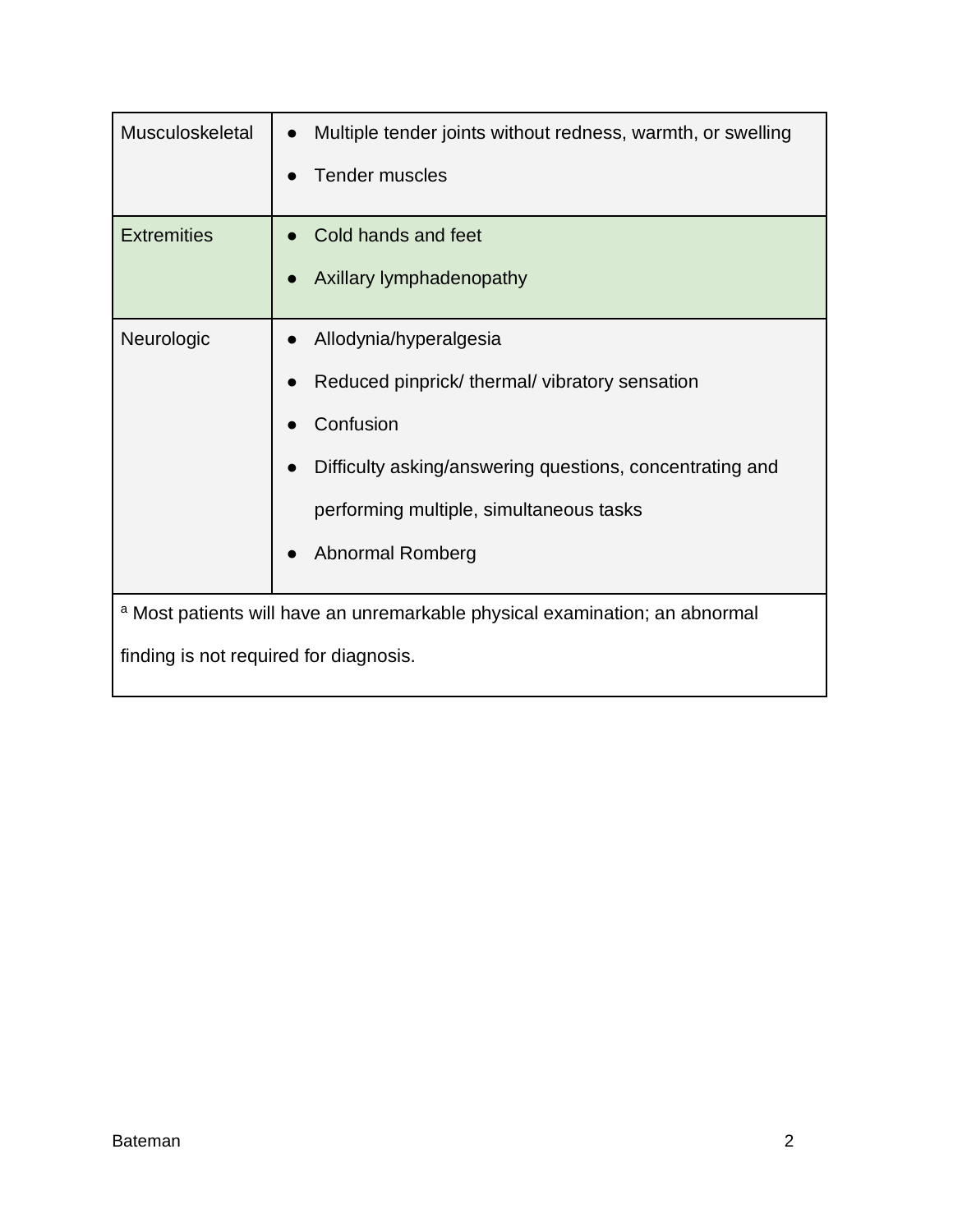#### **SUPPLEMENTAL TABLE 2:**

#### **Tests to Be Considered Depending on Presentation<sup>a</sup>**

These are general recommendations to identify alternative diagnoses and comorbidities dependent on the patient's particular presentation and may be ordered by primary care providers or specialists as appropriate. For more information on these and other tests and when they would be ordered, see the referenced document.

| <b>Type of Disorder</b> | <b>Tests</b>                                                              |
|-------------------------|---------------------------------------------------------------------------|
| Autonomic               | Passive standing test, tilt table test, capnography <sup>b</sup>          |
| <b>Disorders</b>        |                                                                           |
| Rheumatological         | Antinuclear antibody, rheumatoid factor, creatine kinase                  |
| <b>Disorders</b>        | Early Sjogren's panel, SSA, SSB in patients with dry eyes,                |
|                         | mouthb                                                                    |
| <b>Infectious</b>       | Epstein-Barr virus antibody panel, cytomegalovirus antibody               |
| <b>Disease</b>          | panel, human immunodeficiency virus test, hepatitis B antibody            |
|                         | panel, hepatitis C antibody panel, purified protein derivative skin       |
|                         | test or interferon gamma release assays, rapid plasma reagin or           |
|                         | treponemal antibody test, West Nile serum IgM and IgG                     |
|                         | antibody, parvovirus B19                                                  |
|                         | vector-borne disease, <sup>b</sup> anti-streptolysin O titer <sup>b</sup> |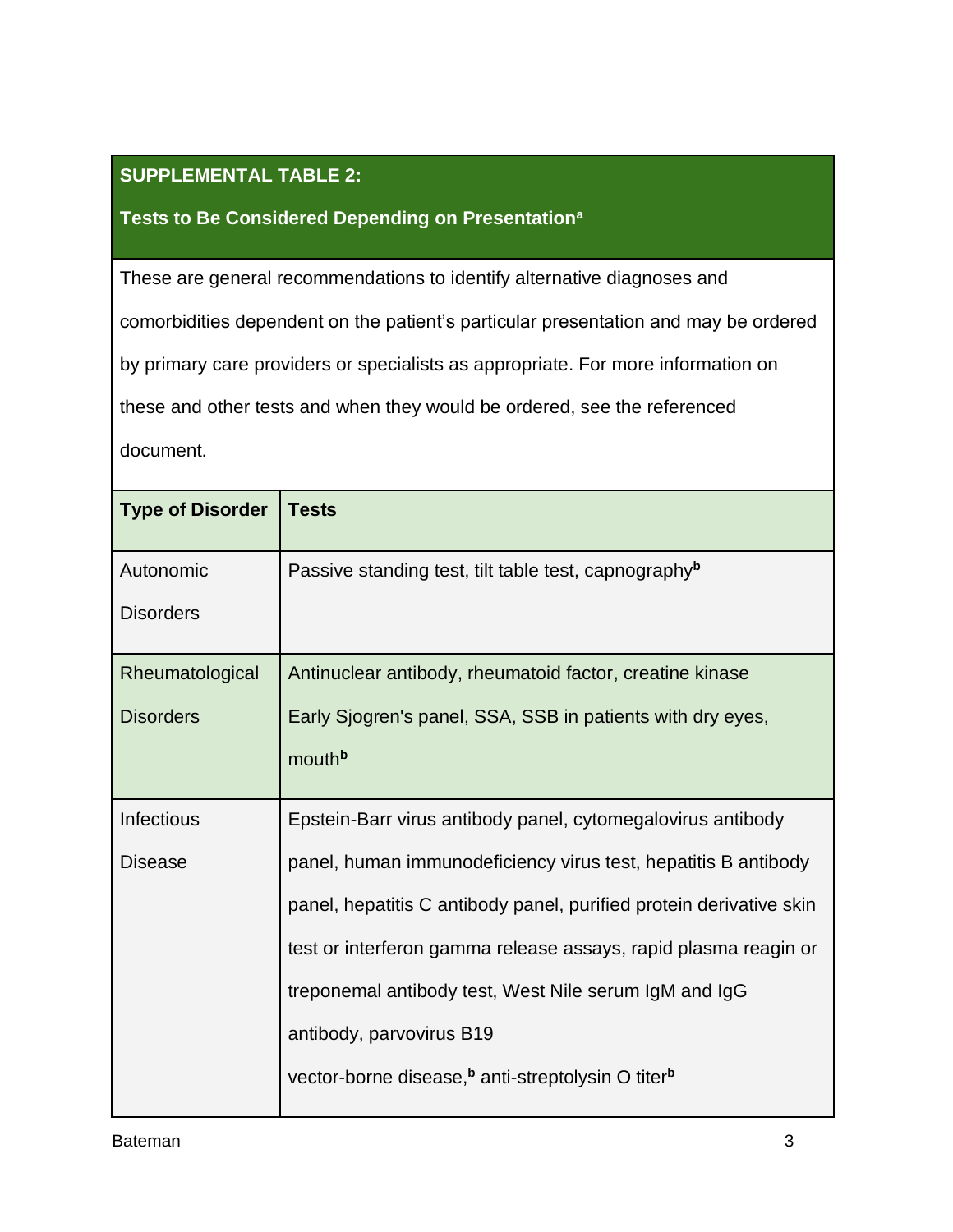| Oncological      | Specific screening and tests based on symptoms, physical signs,       |  |  |
|------------------|-----------------------------------------------------------------------|--|--|
| <b>Disorders</b> | and/or risk factors                                                   |  |  |
| Cardiovascular/  | Chest x-ray, pulmonary function tests, electrocardiogram, trans-      |  |  |
| Pulmonary        | thoracic echocardiography, arrhythmia monitoring, exercise            |  |  |
| <b>Disorders</b> | testing for coronary artery disease                                   |  |  |
| Neurological     | Magnetic resonance imaging of brain (T2 weighted), cervical           |  |  |
| <b>Disorders</b> | spine, or lumbar spine; lumbar puncture; and other imaging as         |  |  |
|                  | appropriate if evidence of neurological symptoms/signs <sup>b</sup>   |  |  |
| Allergies        | Histamine, tryptase and chromogranin A, allergy skin tests or         |  |  |
|                  | radioallergosorbent test in patients with allergies <sup>b</sup>      |  |  |
| Immunological    | Total immunoglobulins, IgG subclasses in patients with                |  |  |
| <b>Disorders</b> | prolonged or frequent infections <sup>b</sup>                         |  |  |
| Endocrine/       | Hemoglobin A1c if evidence of elevated glucose, suspicion of          |  |  |
| Metabolic        | diabetes <sup>b</sup>                                                 |  |  |
| <b>Disorders</b> | Parathyroid hormone, ionized calcium in older patients. <sup>b</sup>  |  |  |
|                  | Follicle stimulating hormone if patient may be peri or post-          |  |  |
|                  | menopause. <sup>b</sup> Free and total testosterone if evidence of    |  |  |
|                  | hypogonadism. <sup>b</sup> Adrenocorticotropic hormone if abnormal AM |  |  |
|                  | cortisol and evidence of adrenal insufficiency or Cushings            |  |  |
|                  | syndromeb                                                             |  |  |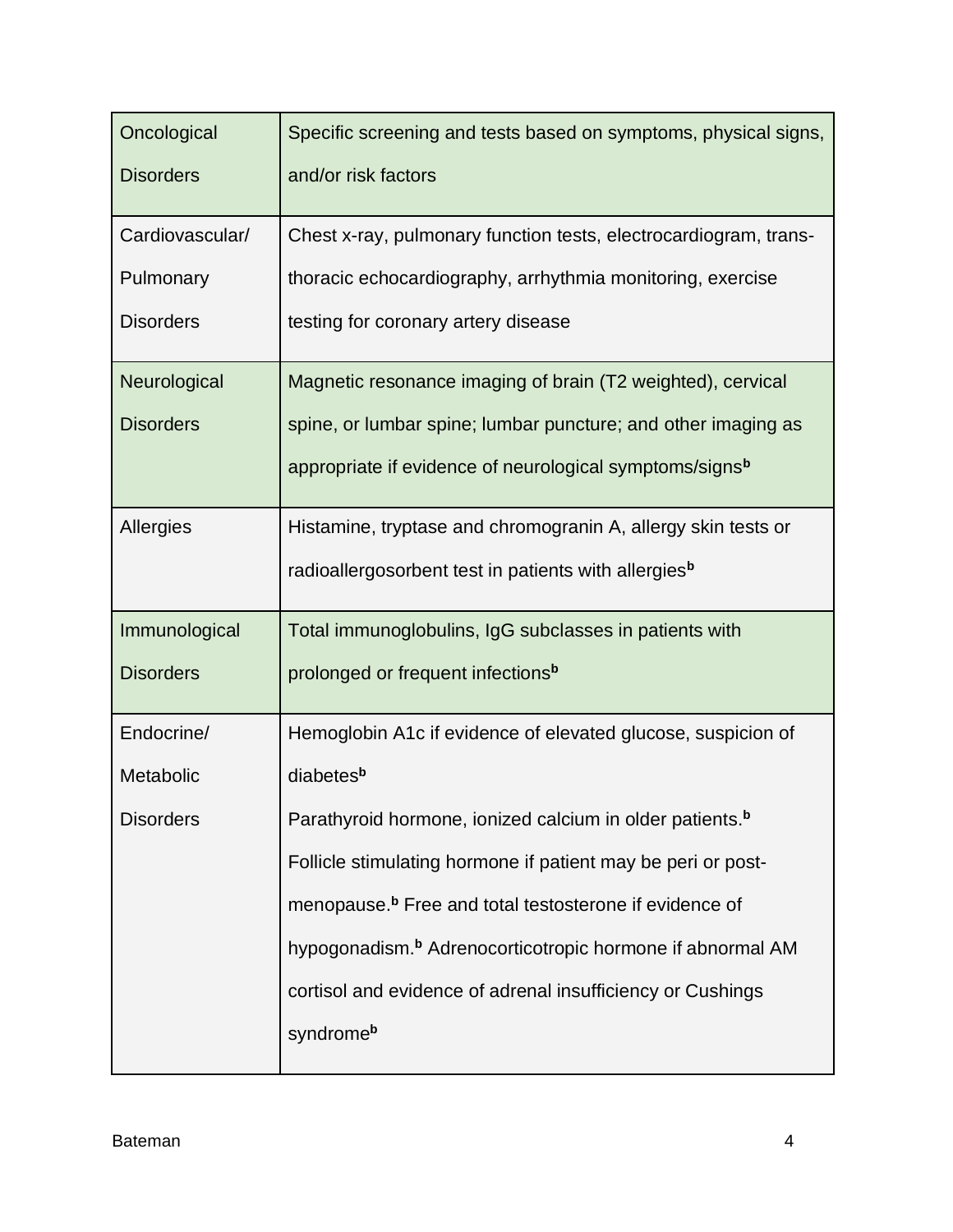| Gastrointestinal<br><b>Disorders</b>                                                                                                                                                                                                            | Esophagogastroduodenoscopy, colonoscopy, food sensitivity<br>tests as appropriateb                                                                                                                                         |  |
|-------------------------------------------------------------------------------------------------------------------------------------------------------------------------------------------------------------------------------------------------|----------------------------------------------------------------------------------------------------------------------------------------------------------------------------------------------------------------------------|--|
| Pain                                                                                                                                                                                                                                            | Small punch biopsy of skin in patients with evidence of<br>neuropathy, widespread hyperalgesiab                                                                                                                            |  |
| Psychiatric<br><b>Disorders</b>                                                                                                                                                                                                                 | Clinical psychiatric screens; recommend those with less<br>emphasis on somatic symptoms to avoid misdiagnosis as a<br>mental illness (e.g. Patient Health Questionnaire-4, Generalized<br><b>Anxiety Disorder Scale-7)</b> |  |
| Sleep                                                                                                                                                                                                                                           | Home sleep studies, polysomnography                                                                                                                                                                                        |  |
| <b>Miscellaneous</b>                                                                                                                                                                                                                            | Vitamin B6 if clinical concern for neuropathy or patient taking<br>vitamin B6 supplements <sup>b</sup>                                                                                                                     |  |
| a Adapted from Testing Recommendations for Suspected ME/CFS authored by the<br>US ME/CFS Clinician Coalition. <sup>2</sup> Reproduced with their permission.<br><b>b</b> Followup tests that are typically used later in the diagnostic process |                                                                                                                                                                                                                            |  |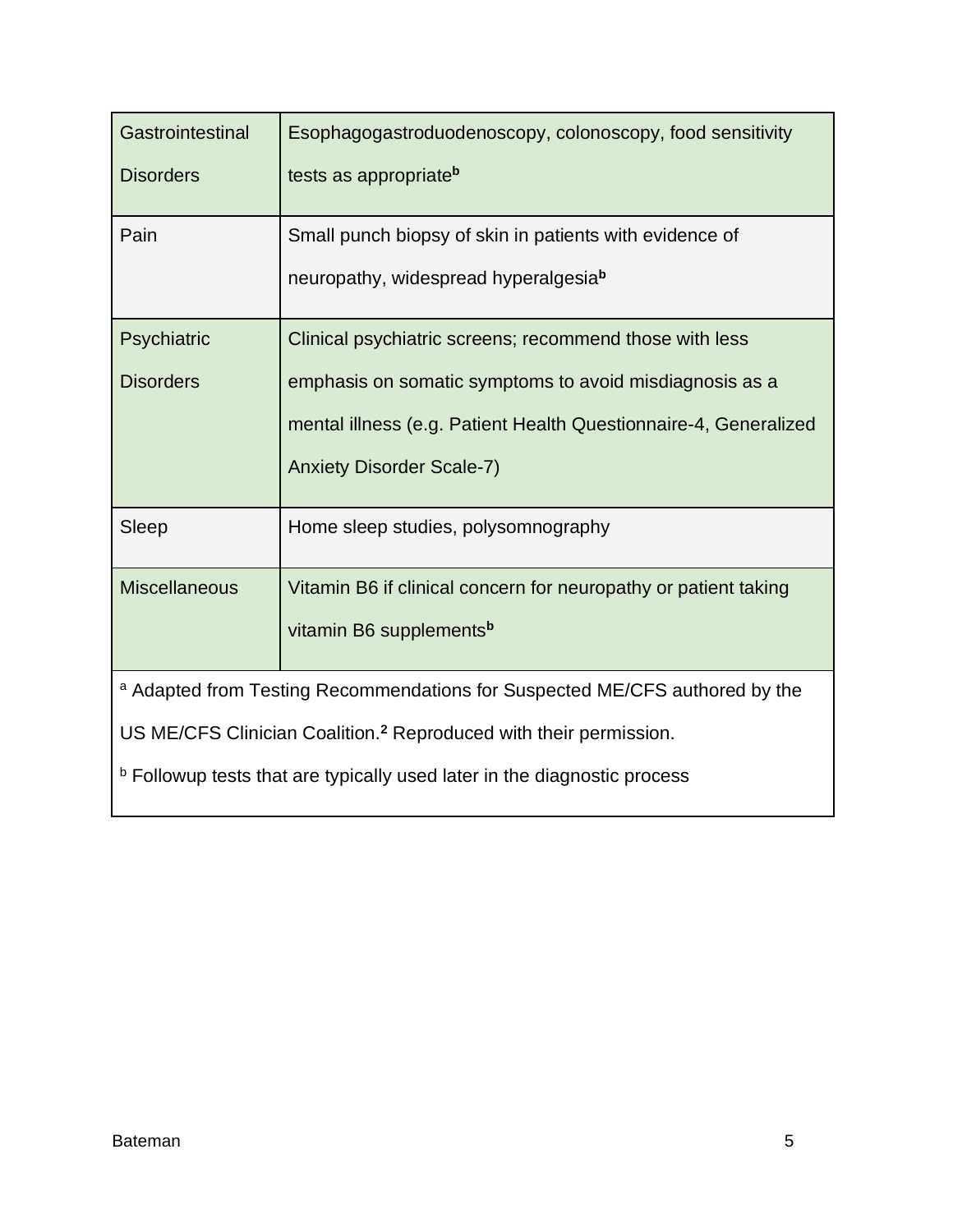### **SUPPLEMENTAL TABLE 3.**

# **Conditions Which Commonly Co-exist with ME/CFS**<sup>a</sup>

| <b>Autonomic Dysfunction</b>   | <b>Rheumatological Disorders</b>   | <b>Neurological Disorders</b>    |
|--------------------------------|------------------------------------|----------------------------------|
|                                |                                    |                                  |
| Postural orthostatic           | Fibromyalgia, <sup>b</sup> Ehlers- | Sensory                          |
| tachycardia syndrome,          | Danlos syndrome,                   | hypersensitivities, <sup>c</sup> |
| neurally mediated              | temporomandibular joint            | poor balance, migraine           |
| hypotension, orthostatic       | dysfunction, sicca syndrome        | headaches, peripheral            |
| hypotension                    |                                    | neuropathy, small fiber          |
|                                |                                    | neuropathy                       |
| <b>Immunological Disorders</b> | <b>Gastrointestinal Disorders</b>  | Endocrine/Metabolic              |
|                                |                                    | <b>Disorders</b>                 |
| New or worsened allergies,     | Food allergies/                    | Hypothyroidism,                  |
| mast cell activation           | intolerances, <sup>d</sup>         | hypothalamus-pituitary-          |
| syndrome,                      | gut motility issues, celiac        | adrenal axis                     |
| multiple chemical              | disease, irritable bowel           | dysregulation, <sup>e</sup>      |
| sensitivities,                 | syndrome, small intestinal         | metabolic syndrome               |
| chronic infections &           | bacterial overgrowth               |                                  |
| immunodeficiencies             |                                    |                                  |
| <b>Sleep Disorders</b>         | <b>Psychiatric Disorders</b>       | <b>Gynecological Disorders</b>   |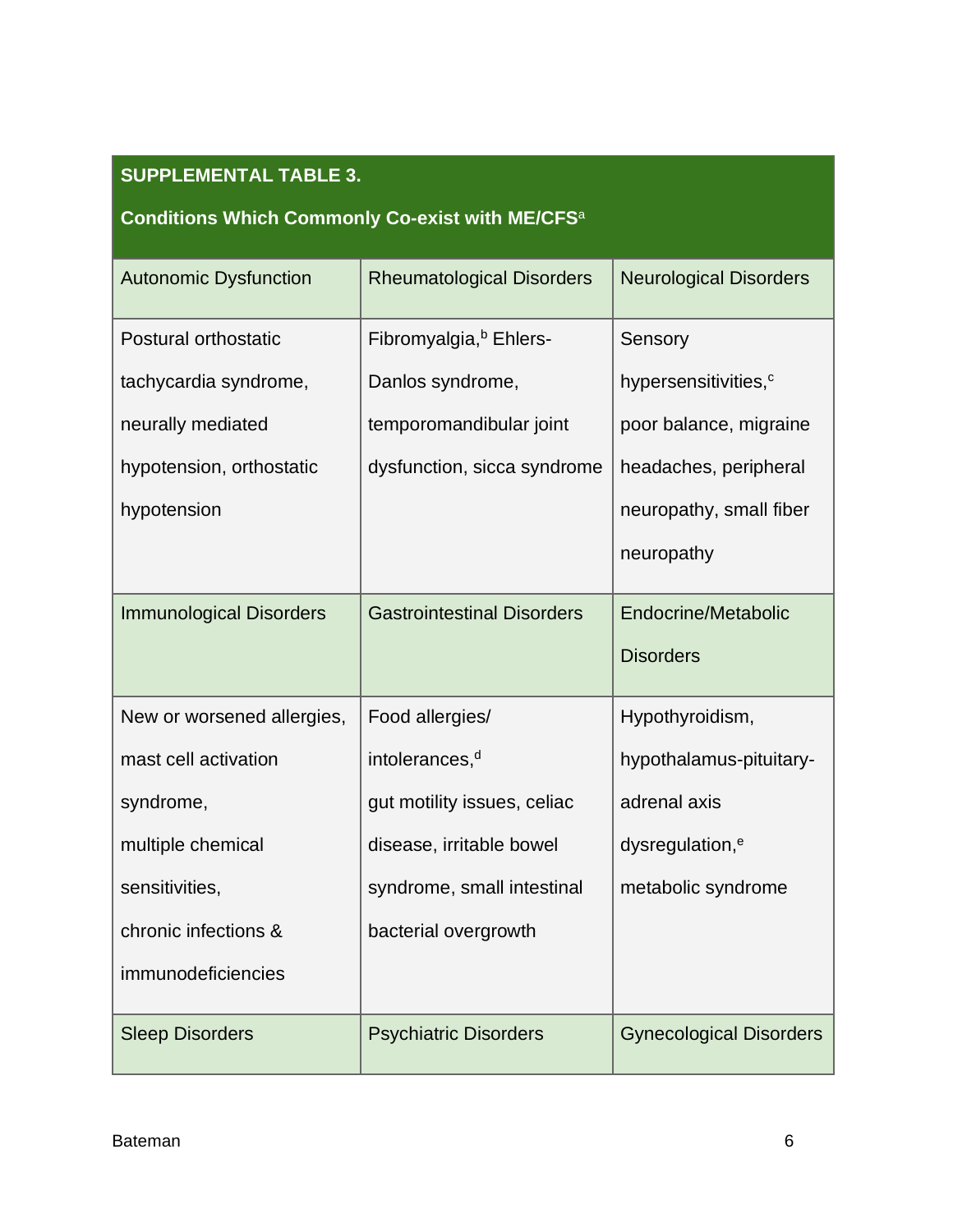| Sleep apnea, restless leg | Secondary anxiety,   | Endometriosis,         |
|---------------------------|----------------------|------------------------|
| syndrome, periodic limb   | secondary depression | premenstrual syndrome, |
| movement disorder         |                      | vulvodynia             |
|                           |                      |                        |

**Miscellaneous** 

Interstitial cystitis, overactive bladder, nutritional deficiencies (e.g. vitamin B12, D), obesity

a Adapted from Diagnosing and Treating Myalgic Encephalomyelitis/Chronic Fatigue syndrome (ME/CFS) authored by the US ME/CFS Clinician Coalition.**<sup>3</sup>** Reproduced with their permission.

b People with fibromyalgia without ME/CFS do not experience post-exertional malaise and the worsening after exercise seen in ME/CFS. As a result, they can be helped by exercise. Fibromyalgia is associated with widespread muscle pain, which may not be seen in ME/CFS patients who do not have fibromyalgia. See Table 1 and the Institute of Medicine Report Guide for Clinicians for questions to assess post-exertional malaise.<sup>4</sup> An 18-point tender point exam can be used to evaluate the widespread pain seen in fibromyalgia.

<sup>c</sup> To light, sound, touch, smell, etc.

<sup>d</sup> Intolerance to certain foods, including gluten, sugar, and milk protein is not rare.

<sup>e</sup> Low-normal or flattened cortisol curve upon awakening.